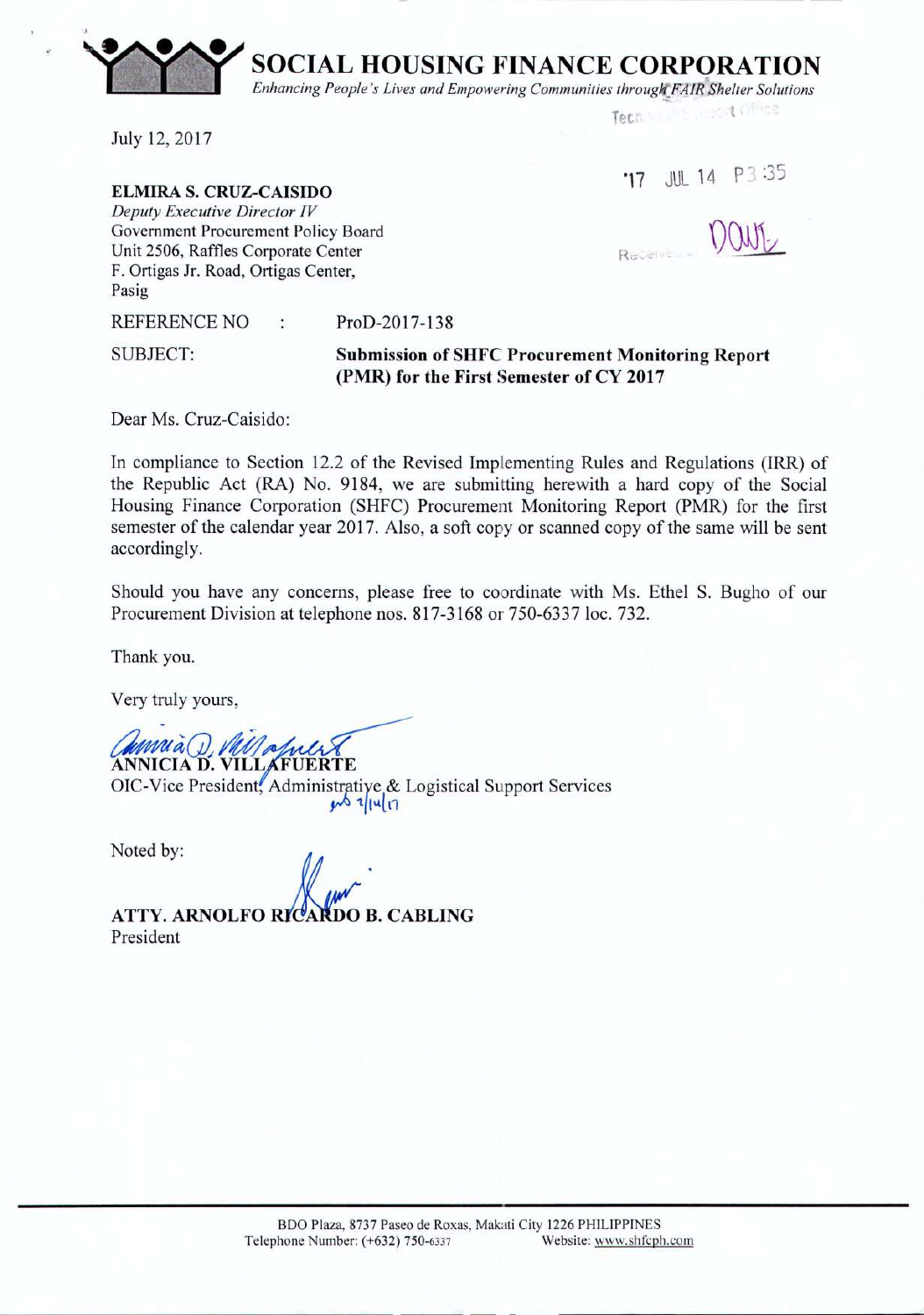## Social Housing Finance Corporation Procurement Monitoring Report as of June 30, 2017

First Semester

| Code           | Procurement Program/Project                                                                                         | PMO/                  | <b>Mode of Procurement</b>                                                                                                                         | TIPOL CANADIANI<br><b>Actual Procurement Activity</b> |                                                           |                          |                      |                            |                          |                          |                               |                     |                      |                                   |                         |
|----------------|---------------------------------------------------------------------------------------------------------------------|-----------------------|----------------------------------------------------------------------------------------------------------------------------------------------------|-------------------------------------------------------|-----------------------------------------------------------|--------------------------|----------------------|----------------------------|--------------------------|--------------------------|-------------------------------|---------------------|----------------------|-----------------------------------|-------------------------|
| (PAP)          |                                                                                                                     | End-User              |                                                                                                                                                    | Pre-Proc<br>Conference                                | Ads/Post of<br><b>IAEB</b>                                | Pre-bid<br>Conf.         | Eligibility<br>Check | Sub/Open of<br><b>Bids</b> | Bid<br>Evaluation        | Post Qual                | Notice of<br>Award/PO Date    | Contract<br>Signing | Notice to<br>Proceed | <b>Delivery/</b><br>Completion    | Acceptancel<br>Turnover |
| 001            | CBS Assessor's Training                                                                                             | <b>HR</b>             | Negotiated Procurement under<br>Sec.53.5. (AGENCY-TO-<br>AGENCY)                                                                                   | Jan. 06 & 13.<br>2017                                 | $\sim$                                                    | $\sim$                   | $\sim$               | $\overline{\phantom{a}}$   | ٠                        | $\bullet$                |                               | $\sim$              | $\sim$               |                                   |                         |
| 002            | <b>External Appraisers</b>                                                                                          | Various End<br>users. | Negotiated Procurement under<br>Sec. 53.9. of RA 9184 Small<br>Value Procurement                                                                   | Jan. 13, 2017                                         | May 17, 2017;<br>Reposted on May<br>27, 2017              | n/a                      | n/a                  | n/a                        | n/a                      | n/a                      | n/a                           | n/a                 | n/a                  | n/a                               | n/a                     |
| 003            | <b>Consultancy for Communication Tools</b>                                                                          | PAD                   | Negotiated Procurement under<br>Sec. 53.9 of RA 9184 Small<br>Value Procurement                                                                    | Jan. 06 & 13,<br>2017                                 | March 16, 2017                                            | n/a                      | n/a                  | n/a                        | n/a                      | n/a                      | n/a                           | n/a                 | n/a                  | n/a                               | n/a                     |
| 004            | Conduct of Strategic Planning for Capacity Building                                                                 | HR                    | Negotiated Procurement under<br>Sec. 53.9 of RA 9184 Small<br>Value Procurement                                                                    | Jan. 13, 2017                                         | May 22, 2017                                              |                          | 140                  | $\sim$                     | ٠                        |                          | ×                             |                     | $\mathbf{a}_1$       |                                   |                         |
| 005            | HR Consultant (For one (1) year)                                                                                    | <b>HR</b>             | Negotiated Procurement under Sec.<br>53.7. of RA 9184 (Highly Technical<br>Services/Primarily Confidential)                                        | Jan. 6 & 13,<br>2017                                  | n/a                                                       | n/a                      | n/a                  | n/a                        | n/a                      | n/a                      | n/a                           | Jan. 2017           | n/a                  | Jan. 03, 2017 to<br>July 03, 2017 | n/a                     |
| 006            | 2016 Annual Report Layout, Editorial Services and<br>Graphic Design                                                 | PAD                   | Negotiated Procurement under<br>Sec. 53.9. of RA 9184 Small<br>Value Procurement                                                                   | Jan. 06 & 13,<br>2017                                 | March 16, 2017                                            | n/a                      | n/a                  | n/a                        | n/a                      | n/a                      | April 18, 2017                | April 27, 2017      | n/a                  | March 2017 to<br>May 2017         |                         |
| 007            | Consultant for Information Systems Strategic Plan<br>Review (output: updated ISSP)                                  | <b>ISD</b>            | Negotiated Procurement under Sec.<br>53.7 of RA 9184 (Highly Technical<br>Services/Primarily Confidential)                                         | Jan. 16, & 13.<br>2017 & May 22.<br>2017              |                                                           | ٠                        |                      | $\overline{\phantom{a}}$   |                          | $\overline{\phantom{a}}$ |                               | $\ddot{}$           |                      | $\sim$                            |                         |
| 008            | Management Information Systems (MIS) Consultant<br>(For one (1) year)                                               | Planning              | Negotiated Procurement under Sec.<br>53.7 of RA 9184 (Highly Technical<br>Services/Primarily Confidential)                                         | Jan. 16, & 13,<br>2017 & May<br>22, 2017              |                                                           | $\overline{\phantom{a}}$ |                      |                            | $\overline{\phantom{a}}$ | $\sim$                   | ٠                             |                     | œ.                   | $\sim$                            |                         |
| 009            | 2017 Client Satisfaction Survey                                                                                     | PAD                   | Negotiated Procurement under<br>Sec. 53.5. (AGENCY-TO-<br>AGENCY)                                                                                  | Jan. 06, 2017                                         | n/a                                                       | n/a                      | n/a                  | n/a                        | April 5, 2017            | April 27, 2017           | For issuance of<br><b>NOA</b> | July 11, 2017       | n/a                  | May 2017 to<br>September 2017     |                         |
| 010            | Change Management Consultant (For 6 mos.)                                                                           | <b>HR</b>             | Negotiated Procurement under<br>Sec. 53 9. of RA 9184 Small<br>Value Procurement                                                                   |                                                       | Jan. 06, 2017 May 11, 2017; Re-<br>posted May 26,<br>2017 | n/a                      | n/a                  | $\sim$                     | $\sim$                   | ÷                        | $\overline{\phantom{a}}$      | J.                  | $\sim$               | $\sim$                            |                         |
| 011            | Compensation and Position Classification System<br>(CPCS) (Training on Job Levelling and Compensation<br>Structure) | <b>HR</b>             | Negotiated Procurement under<br>Sec. 53.9. of RA 9184 Small<br>Value Procurement                                                                   | Jan. 06, 2017                                         |                                                           | $\sim$                   | $\sim$               | $\sim$                     |                          | ÷                        |                               | 2.                  |                      | $\sim$                            |                         |
| 012            | Consultant Liase Congress/Senate (for 6 mos.) (To<br>lobby for CISFA Bill and SHFC Charter Bill)                    | OBS                   | Negotiated Procurement under<br>Sec. 53.9. of RA 9184 Small<br>Value Procurement                                                                   | Jan. 13, 2017                                         | March 15, 2017                                            | ×.                       | $\sim$               |                            | $\sim$                   | $\sim$                   |                               | $\frac{1}{2}$       |                      | $\sim$                            |                         |
| 013            | <b>Construction Project Monitoring</b>                                                                              | <b>HDH</b>            | Competitive Bidding                                                                                                                                | $\overline{a}$                                        | $\sim$                                                    | $\overline{\phantom{a}}$ | ÷                    | $\sim$                     | $\sim$                   | $\blacksquare$           | $\overline{a}$                |                     |                      |                                   |                         |
| 014            | ICT Consultant (For One Year)                                                                                       | <b>ISD</b>            | Negotiated Procurement under<br>Sec. 53.7. of RA 9184 (Highly<br>Technical Services/Primarily<br>Confidential)                                     | Jan. 06, 2017                                         |                                                           | $\overline{\phantom{a}}$ |                      | $\mathcal{L}$              |                          | ÷                        |                               |                     |                      | $\sim$                            |                         |
| 015            | <b>ISO</b> Training                                                                                                 | ISO Core<br>Team      | Negotiated Procurement under<br>Sec.53.5. (AGENCY-TO-<br>AGENCY)                                                                                   |                                                       | n/a                                                       | n/a                      | n/a                  | n/a                        | n/a                      | n/a                      | n/a                           | n/a                 | n/a                  | n/a                               | n/a                     |
| -------<br>016 | Highly Confidential Consultants (monthly)                                                                           | OP/HR                 | -----------------------------------<br>Negotiated Procurement under Sec.<br>53.7. of RA 9184 (Highly Technical<br>Services/Primarily Confidential) | Jan. 06, 2017                                         | n/a                                                       | n/a                      | n/a                  | n/a                        | n/a                      | n/a                      | n/a                           | n/a                 | n/a                  | n/a                               | n/a                     |
| 017            | Designer/Planner/Architect for SHFC office at the HLURB<br>Building                                                 |                       | Negotiated Procurement under<br>Sec. 53.9. of RA 9184 Small<br>Value Procurement                                                                   | $\frac{1}{2}$                                         | $\sim$                                                    | $\frac{1}{2}$            | $\sim$               | $\Delta$                   | $\sim$                   | $\sim$                   | $\mathcal{H}$                 | $\sim$              | $\sim$               | $\sim$                            |                         |
|                | Prepared by:                                                                                                        |                       | Reviewed by:                                                                                                                                       | $\sim$                                                |                                                           |                          |                      |                            |                          | Noted by:                |                               |                     |                      |                                   |                         |

Brew Mo

ATA JOSE D. MELGAREJO

Head, Bids and Awards Committee

anna D. Milopurt

VP, Administrative and Logistical Support Services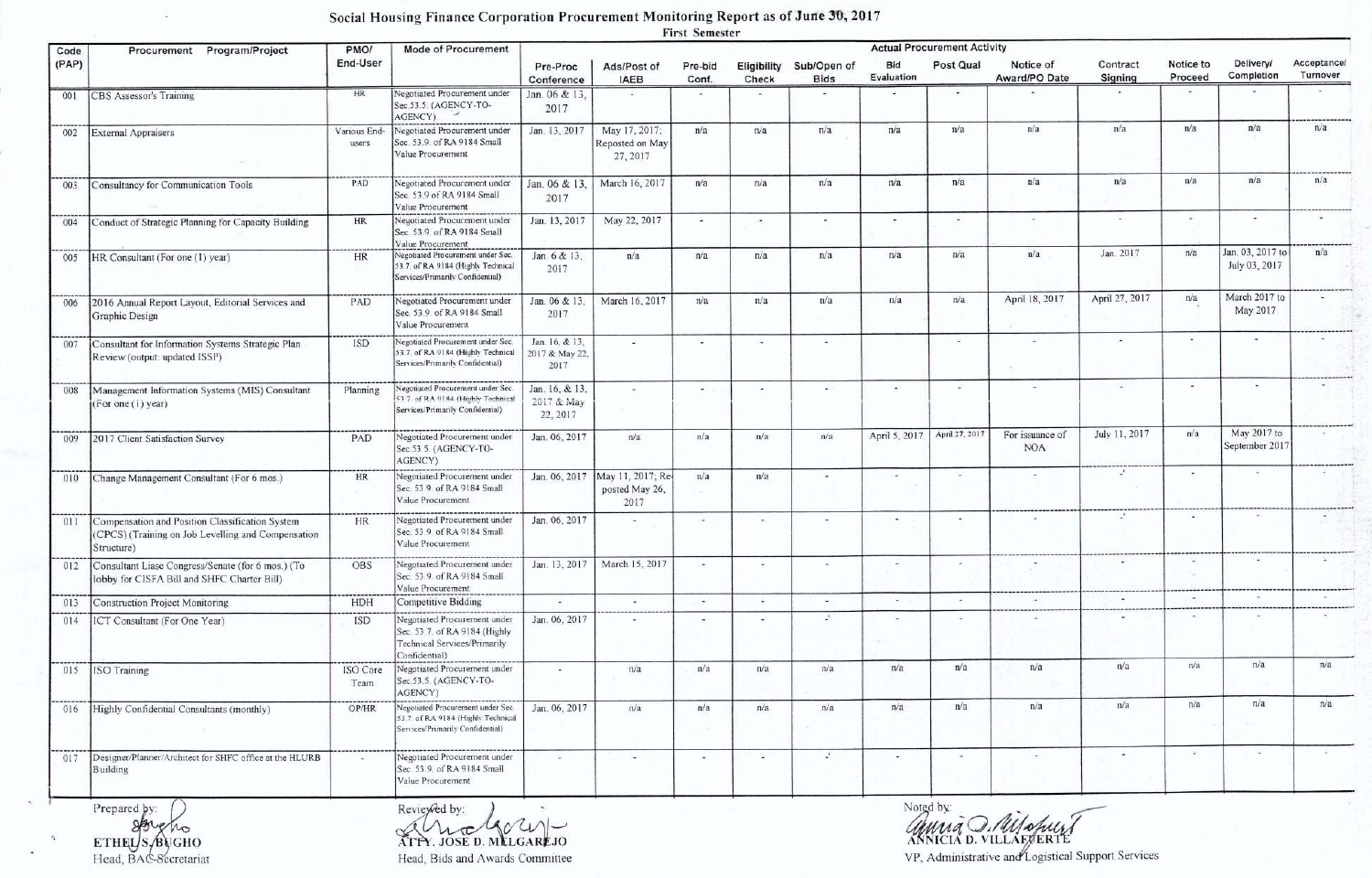| Source of | ABC (PhP)                                                                                   |              |                           | Contract Cost (PhP)                                        |              |                           | List of Invited          |                              |                | Date of Receipt of Invitation | <b>Remarks</b>           |                          |        |                                                                                                                                                                                                                               |  |  |
|-----------|---------------------------------------------------------------------------------------------|--------------|---------------------------|------------------------------------------------------------|--------------|---------------------------|--------------------------|------------------------------|----------------|-------------------------------|--------------------------|--------------------------|--------|-------------------------------------------------------------------------------------------------------------------------------------------------------------------------------------------------------------------------------|--|--|
| Funds     | Total                                                                                       | <b>MOOE</b>  | CO                        | Total                                                      | MOOE CO      |                           | Observers                | Pre-bid Conf Eligibility     | Check          | Sub/Open<br>of Bids           | <b>Bid</b><br>Evaluation | Post Qual Delivery/      | Accept | (Explaining changes from the APP)                                                                                                                                                                                             |  |  |
| COB       | 1,900,000.00                                                                                | $\sqrt{ }$   | $\boldsymbol{\mathsf{x}}$ | n/a                                                        | n/a          | n/a                       | $\overline{\phantom{a}}$ | $\qquad \qquad \blacksquare$ |                | $\overline{\phantom{a}}$      |                          |                          | $\sim$ | Deferred; Tasks for the project were already carried out<br>by the HR Consultant.                                                                                                                                             |  |  |
| COB       | 2,000,000.00<br>(project basis)-- 500,000.00<br>(CMP) 100,000.00 (HDH)<br>500,000.00 (AKPF) | $\sqrt{ }$   | $\boldsymbol{\mathsf{x}}$ | AKPF=300,000;<br>HDH= 27,000.00                            | $\sqrt{ }$   | $\boldsymbol{\mathsf{x}}$ | n/a                      | n/a                          | n/a            | n/a                           | n/a                      | · n/a                    | n/a    | HDH=with<br><b>Ongoing Contract:</b><br>recently outsourced/procured External Appraiser;<br>AKPF=with recently outsourced/procured External<br>Appraiser                                                                      |  |  |
| COB       | 1,000,000.00                                                                                | $\sqrt{ }$   | $\pmb{\times}$            | 600,000.00                                                 | $\sqrt{ }$   | $\boldsymbol{\mathsf{x}}$ | $\sim$                   | ٠                            | ×.             | $\sim$                        | $\bullet$                | $\overline{\phantom{a}}$ | $\sim$ | <b>Ongoing Procurement Process</b>                                                                                                                                                                                            |  |  |
| COB       | 1,000,000.00                                                                                | $\sqrt{ }$   | $\mathbf{x}$              | 400,000.00                                                 | $\sqrt{ }$   | $\times$                  | n/a                      | n/a                          | n/a            | n/a                           | n/a                      | n/a                      | n/a    | <b>Ongoing Procurement Process</b><br>164                                                                                                                                                                                     |  |  |
| COB       | 1,200,000.00                                                                                | $\sqrt{ }$   | $\pmb{\times}$            | 600,000.00<br>(for 6 m 0s)                                 | $\sqrt{ }$   | $\boldsymbol{\mathsf{x}}$ | n/a                      | n/a                          | n/a            | n/a                           | n/a                      | n/a                      | n/a    | <b>Finished contract</b>                                                                                                                                                                                                      |  |  |
| COB       | 200,000.00                                                                                  | $\sqrt{ }$   | $\pmb{\chi}$              | 60,000.00                                                  | $\sqrt{ }$   | $\mathsf{x}$              | n/a                      | n/a                          | n/a            | n/a                           | n/a                      | n/a                      | n/a    | Ongoing Contract; extended but no additional payment<br>or cost                                                                                                                                                               |  |  |
| COB       | 1,200,000.00                                                                                | $\mathbf{v}$ | $\times$                  | 800,000.00<br>(for 8 mos)                                  | $\sqrt{ }$   | $\boldsymbol{\mathsf{x}}$ | $\sim$                   | i.                           | $\blacksquare$ | $\tilde{\phantom{a}}$         | $\sim$                   | $\sim$                   | ÷.     | <b>Ongoing Procurement Process</b>                                                                                                                                                                                            |  |  |
| COB       | 1,000,000.00                                                                                | $\sqrt{ }$   | $\pmb{\times}$            |                                                            | $\sqrt{ }$   | $\mathbf{x}$              | $\sim$                   | i.                           | $\sim$         | $\overline{a}$                | $\overline{\phantom{a}}$ | $\overline{\phantom{a}}$ | $\sim$ | <b>Ongoing procurement process</b>                                                                                                                                                                                            |  |  |
| COB       | 5,500,000.00                                                                                | $\vee$       | $\mathsf{x}$              | 4,500,000.00                                               | $\mathbf{v}$ | $\mathsf{x}$              | n/a                      | n/a                          | n/a            | n/a                           | n/a                      | n/a                      | n/a    | For issuance of NOA                                                                                                                                                                                                           |  |  |
| COB       | 800,000.00                                                                                  | V            | $\pmb{\times}$<br>- 10    | 800,000.00<br>(for 6 m 0s)                                 | $\sqrt{ }$   | x                         | n/a                      | n/a                          | n/a            | n/a                           | n/a                      | n/a                      | n/a    | Deferred                                                                                                                                                                                                                      |  |  |
| COB       | 800,000.00                                                                                  | $\sqrt{ }$   | $\mathbf{x}$              |                                                            | $\sqrt{ }$   | $\mathbf x$               | n/a                      | n/a                          | n/a            | n/a                           | n/a                      | n/a                      | n/a    | Ongoing procurement process                                                                                                                                                                                                   |  |  |
| COB       | 700,000.00                                                                                  | ${\bf V}$    | $\mathsf{x}$              |                                                            | $\sqrt{ }$   | $\mathsf{x}$              | n/a                      | n/a                          | n/a            | n/a                           | n/a                      | n/a                      | n/a    | Ongoing procurement process. For re-posting                                                                                                                                                                                   |  |  |
| COB       | 8,648,750.00                                                                                | $\sqrt{ }$   | $\times$                  | $\bullet$                                                  | $\sqrt{ }$   | $\mathbf x$               | $\overline{\phantom{a}}$ | $\overline{a}$               | $\mathcal{L}$  | $\bullet$                     | $\sim$                   | $\overline{\phantom{a}}$ |        | Terms of Reference not yet forwarded to BAC                                                                                                                                                                                   |  |  |
| COB       | 2,000,000.00                                                                                | $\sqrt{ }$   | $\mathbf{x}$              | 720,000.00<br>(for 6 mos)                                  | $\sqrt{ }$   | $\boldsymbol{\mathsf{x}}$ | $\sim$                   | $\overline{\phantom{a}}$     | $\Delta$       |                               |                          | ٠,                       |        | Procured ICT Consultant                                                                                                                                                                                                       |  |  |
| COB       | P400,000.00                                                                                 | $\sqrt{ }$   | $\mathsf{x}$              |                                                            | $\sqrt{ }$   | $\mathsf X$               | n/a                      | n/a                          | n/a            | n/a                           | n/a                      | n/a                      | n/a    | Terms of Reference not yet forwarded to BAC                                                                                                                                                                                   |  |  |
| COB       | 2,520,000.00                                                                                | $\sqrt{ }$   | $\mathsf{x}$              | 796,800.00<br>$(2$ consultants $@$<br>66,400.00 each for 6 | $\sqrt{ }$   | $\mathsf{x}$              | n/a                      | n/a                          | n/a            | n/a                           | n/a                      | n/a                      | n/a    | Finished contract                                                                                                                                                                                                             |  |  |
| COB       | 1,000,000.00                                                                                | $\sqrt{ }$   | $\mathsf{x}$              | mos)                                                       | $\sim$       | $\sim$                    | n/a                      | n/a                          | n/a            | n/a                           | n/a                      | n/a                      | n/a    | Admin. Department submitted an update/status regarding the HLURB<br>Building project: Compliance to requirement/s (i.e. lease/contract<br>agreement/MOA) prior to the Hiring of Architect/Designer/Planner<br>was recommended |  |  |

ATTY. ARNOLFO RICARDO B. CABLING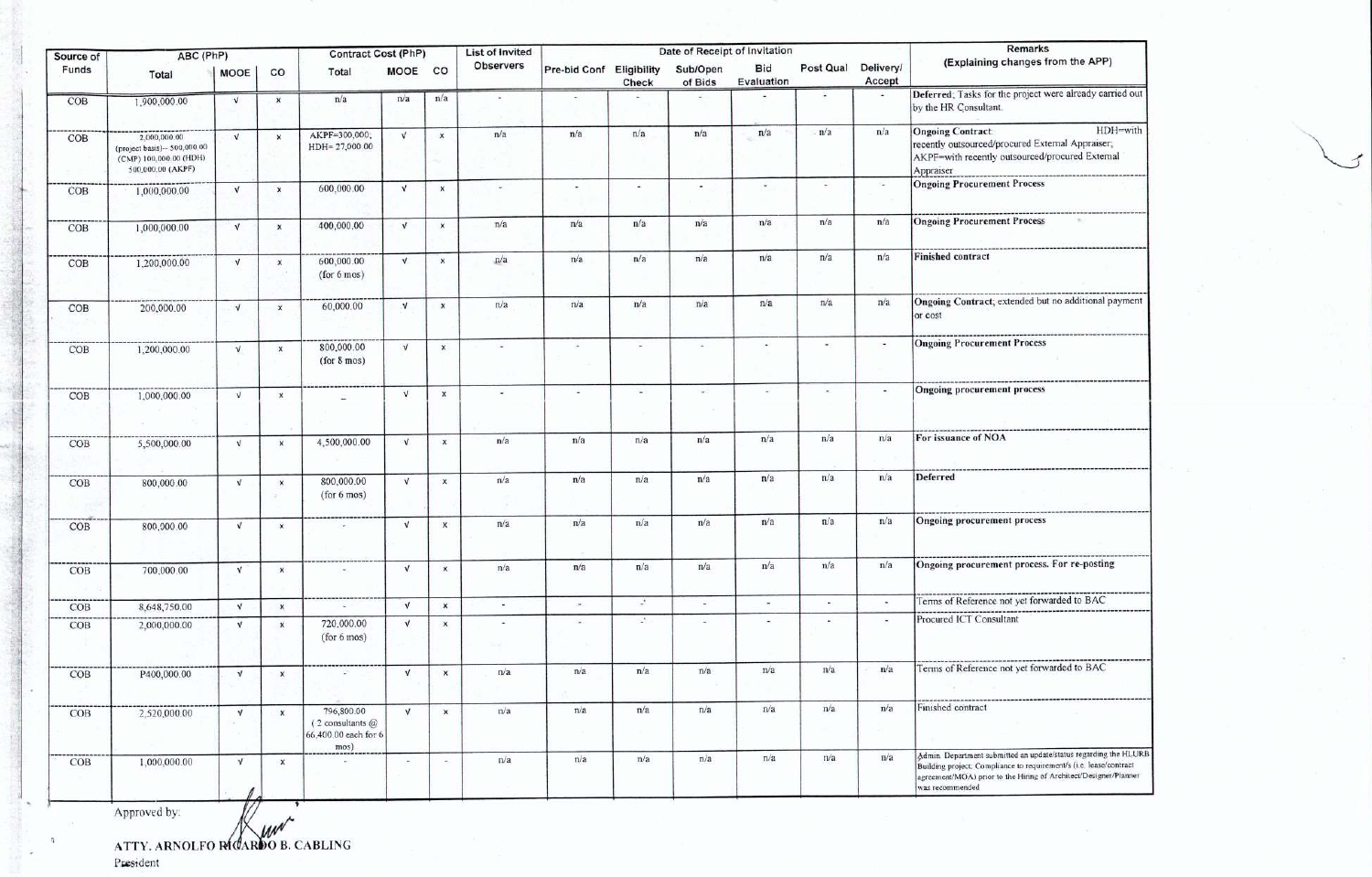## Social Housing Finance Corporation Procurement Monitoring Report as of June 30, 2017

**First Semester** 

| Code  | Procurement Program/Project                          | PMO/                               | <b>Mode of Procurement</b>                                                       | <b>Actual Procurement Activity</b> |                          |                          |                          |                          |                          |                          |                            |                     |                          |                          |                          |  |
|-------|------------------------------------------------------|------------------------------------|----------------------------------------------------------------------------------|------------------------------------|--------------------------|--------------------------|--------------------------|--------------------------|--------------------------|--------------------------|----------------------------|---------------------|--------------------------|--------------------------|--------------------------|--|
| (PAP) |                                                      | End-User                           |                                                                                  | Pre-Proc<br>Conference             | Ads/Post<br>of IAEB      | Pre-bid<br>Conf.         | Eligibility<br>Check     | Sub/Open<br>of Bids      | Bid<br>Evaluation        | Post Qual                | Notice of<br>Award/PO Date | Contract<br>Signing | Notice to<br>Proceed     | Delivery/<br>Completion  | Acceptance/<br>Turnover  |  |
| 001   | Manpower Services                                    | HR c/o<br>Manpower<br>Services TWG | Competitive Bidding                                                              | $\frac{1}{2}$                      | $\omega$                 | $\overline{\phantom{a}}$ | $\overline{\phantom{a}}$ | $\overline{\phantom{a}}$ |                          | $\sim$                   |                            | $\ddot{ }$          | $\overline{\phantom{a}}$ |                          |                          |  |
| 002   | Motor Vehicle                                        | GSD c/o Motor<br>Vehicle TWG       | <b>Competitive Bidding</b>                                                       | $\sim$                             | $\sim$                   | $\omega$                 | <b>.</b>                 | <b>COL</b>               | $\overline{\phantom{a}}$ | $\overline{\phantom{a}}$ | $\overline{\phantom{a}}$   |                     | $\sim$                   | $\frac{1}{2}$            | $\overline{\phantom{a}}$ |  |
| 003   | Network Infrastructure Implementation (HO)           | ISDc/o<br>TWG                      | <b>Competitive Bidding</b>                                                       | $\overline{\phantom{a}}$           | $\omega$                 | $\omega$                 | $\overline{\phantom{a}}$ | $\sim$                   | $\overline{\phantom{a}}$ | $\overline{\phantom{a}}$ | $\overline{\phantom{a}}$   |                     | $\overline{\phantom{a}}$ | $\sim$                   | $\sim$                   |  |
| 004   | <b>Upgrading of PABX</b>                             | ISD & GSD<br>c/o TWG               | Competitive Bidding or<br><b>Direct Contracting</b>                              | $\overline{\phantom{a}}$           | $\overline{\phantom{a}}$ | $\ddot{ }$               | $\bullet$ .              | $\overline{a}$           | $\overline{\phantom{a}}$ | $\bullet$                | $\omega$                   |                     | $\overline{\phantom{a}}$ |                          |                          |  |
| 005   | IT Equipment & Software                              | ISDc/o<br>TWG                      | <b>Competitive Bidding</b>                                                       | $\overline{\phantom{a}}$           | $\sim$                   | $\frac{1}{2}$            | $\overline{\phantom{a}}$ | $\sim$                   | $\overline{\phantom{a}}$ | $\sim$                   | $\overline{\phantom{a}}$   |                     | $\sim$                   |                          | $\overline{\phantom{a}}$ |  |
| 006   | Security Services                                    | GSD c/o<br>TWG                     | <b>Competitive Bidding</b>                                                       | $\sim$                             | $\sim$                   | $\omega$                 | $\bullet$                | $\sim$                   | $\bullet$                | $\sim$                   | $\sim$                     | $\bullet$           | $\sim$                   | $\blacksquare$           | $\overline{\phantom{a}}$ |  |
| 007   | Network Infrastructure Implementation (HLURB Office) | ISD c/o TWG                        | <b>Competitive Bidding</b>                                                       | $\bullet$                          | $\bullet$ .              | $\overline{\phantom{a}}$ | $\sim$                   | $\tilde{\phantom{a}}$    | $\sim$                   | $\sim$                   | $\boldsymbol{\pi}$         |                     | $\bullet$                | $\overline{\phantom{a}}$ |                          |  |
| 008   | Furniture & Fixtures                                 | GSD c/o<br>TWG                     | Negotiated Procurement<br>under Sec. 53.9. of RA 9184<br>Small Value Procurement | $\sim$                             | $\sim$                   | $\alpha$                 | $\sim$                   | $\sim$                   | $\overline{\phantom{a}}$ | $\sim$                   |                            |                     | ÷                        |                          |                          |  |
| 009   | Leasehold Improvement for the HLURB Office           | $\overline{\phantom{a}}$           | Competitive Bidding                                                              | $\sim$                             | $\bullet$                | Φ                        | $\overline{\phantom{a}}$ | $\sim$                   | $\bullet$                | $\sim$                   | $\bullet$                  | $\bullet$           | $\bullet$                |                          | $\sim$                   |  |
| 010   | Lease of Office Space - NAGA & Isabela               | TWG Lease                          | Negotiated Procurement:<br>Lease of Real Property<br>and Venue                   | $\sim$                             | $\sim$                   | $\overline{\phantom{a}}$ | $\sim$                   | $\sim$                   | $\star$                  | $\sim$                   | $\ddot{}$                  |                     | ٠                        |                          |                          |  |

Prepared by Busho **ETHEY** S BUGHO

 $\sim$  1

Reviewed by:

TOV. OSE D. MELGAREJO

Noted by: anni a d. Villaguer

Head, BAC Secretariat

Head, Bids and Awards Committee

VP, Administrative and Logistical Support Services